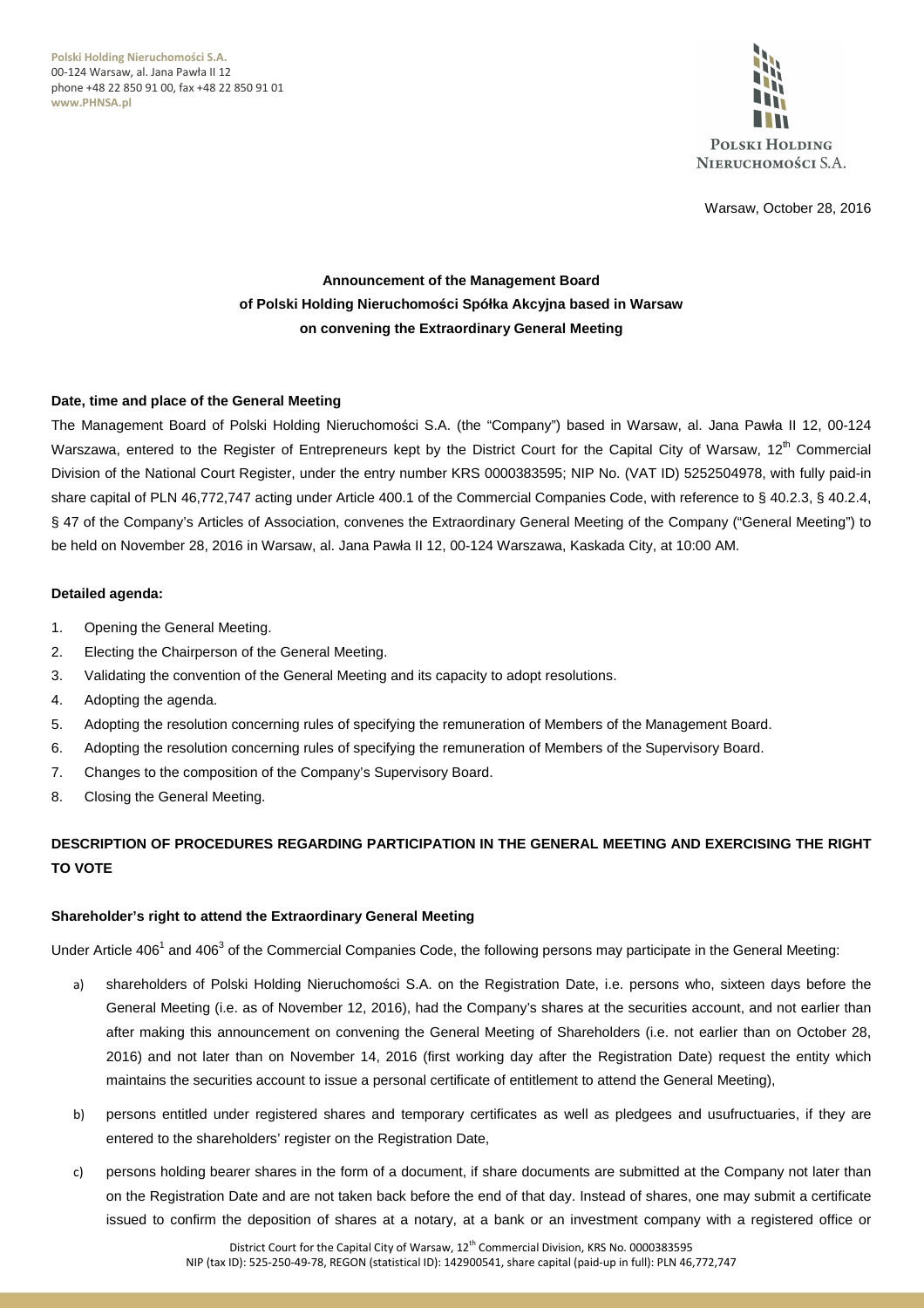branch in the European Union or a country which is a party to the agreement on the European Economic Area. The certificate should feature the numbers of share documents and state that share documents will not be issued before the end of the Registration Date,

- d) persons holding a personal certificate of entitlement to attend the General Meeting, issued by the entity which maintains the securities account at the request of the person entitled under dematerialized bearer shares of the Company, submitted in the period from the announcement on convening the General Meeting, i.e. October 28, 2016, to the first working day following the Registration Date, i.e. November 14, 2016, and
- e) representatives of shareholders specified in item a) above, who properly document their authorization to act on behalf of a shareholder.

The list of persons entitled to attend the General Meeting under bearer shares is determined by the Company based on a list made by the entity which maintains the depository of securities under the Financial Instrument Trading Act. The entity which maintains the depository of securities prepares the list based on lists submitted not later than twelve days before the General Meeting by authorized entities in accordance with the Financial Instrument Trading Act of July 29, 2005. Certificates of entitlement to attend the Company's General Meeting are the basis for preparing lists submitted to the entity which maintains the depository of securities.

The list of shareholders entitled to attend the General Meeting will be available at the Company's office at Kaskada City, al. Jana Pawła II 12, 00-124 Warsaw (5th floor at the Company's reception), from 9 AM to 3 PM, three working days before the General Meeting, i.e. from November 23 to November 25, 2016.

A Company's shareholder may request the Company to send him/her the list of shareholders entitled to attend the General Meeting by sending an e-mail to wza@phnsa.pl free of charge, specifying the e-mail address to which the list is to be sent. The shareholder making such request must prove that he/she is a shareholder by submitting a registered deposit certificate as of the day of making the above request if he/she is not on the list of shareholders entitled to attend the General Meeting. The request should be made in writing and signed by the shareholder or persons representing the shareholder, and in the case of:

- a) shareholders who are individuals one should attach the shareholder's ID document,
- b) shareholders who are incorporated entities or partnerships one should confirm the authorization to act on behalf of this entity by attaching the current extract from the National Court Register or another register,
- c) making a request through an attorney one should attach the power of attorney authorizing its holder to make such request, signed by the shareholder, an ID document of the person signing the request, and in the case of attorney other than an individual – extract from the relevant register, confirming the signing person's authorization to act on behalf of the attorney.

The date of the request's arrival in the Company's e-mail system shall be deemed as the day of making the request. Persons authorized to attend the General Meeting are asked to register and collect the ballot/voting device in front of the session room half an hour before the start of the session.

#### **Shareholder's right to request putting specific matters on the agenda of the General Meeting**

Under Article 401.1 of the Commercial Companies Code, a shareholder or shareholders who represent at least one twentieth of the Company's share capital, may request putting specific matters on the agenda of the General Meeting. A shareholder's or shareholders' request shall be submitted to the Company's Management Board not later than twenty-one days before the specified date of the General Meeting, i.e. not later than on November 7, 2016. The request should contain a justification or a draft resolution regarding the proposed item of the agenda. A shareholder or shareholders requesting putting specific matters on the agenda must present a certificate issued by a relevant entity (registered deposit certificate) issued for the day of submitting the request, for the purposes of identifying them as the Company's shareholders and confirming the portion of share capital held by the shareholder or shareholders required to submit the above request (in the form of hardcopy/scan). Additionally, in the case of shareholder or shareholders who are incorporated entities or unincorporated entities whose representation requires submitting relevant documents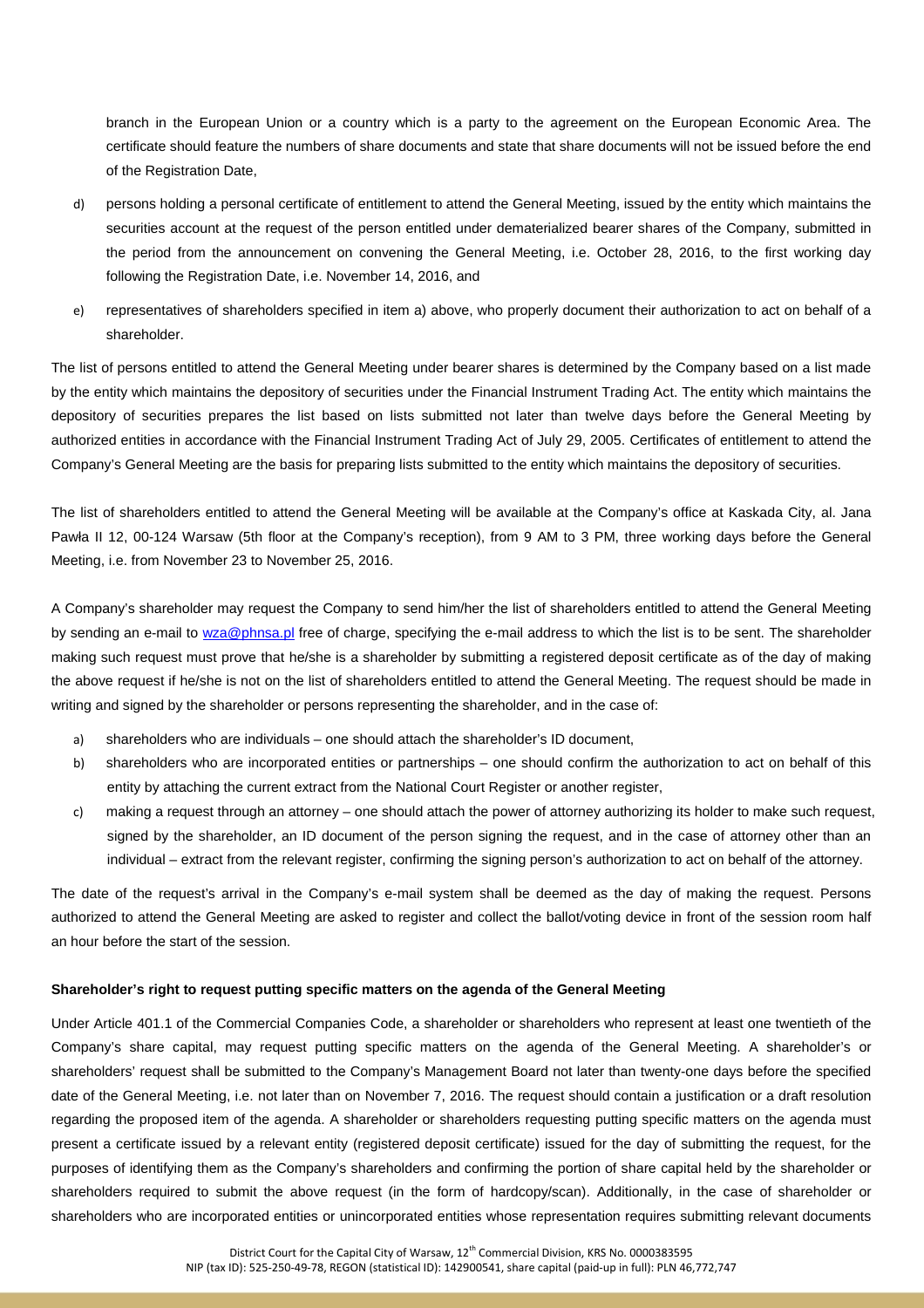in accordance with the principles of their representation, it is required to attach the relevant original documents or their copies. The obligation to attach the documents mentioned above applies both to request in writing and in the electronic form, in the respective form (hardcopy document or its copy or scan and conversion to PDF). A request may be submitted in writing, including the necessary attachments, with confirmation of receipt at the Company's office at: Kaskada City, al. Jana Pawła II 12, 00-124 Warsaw (5th floor at the Company's reception), or sent by e-mail to wza@phnsa.pl. The date of submitting the above request shall be the date of its receipt by the Company, and in the case of e-mail – the date of arrival of the request in the Company's e-mail system. The Company may take relevant measures in order to identify the shareholder(s) and check the validity of the submitted documents. The Management Board shall immediately, but not later than eighteen days before the specified date of the General Meeting, i.e. until November 10, 2016, announce changes to the agenda introduced at the request of a shareholder or shareholders. The new agenda will be announced in the same way as convening the General Meeting.

# **Shareholder's right to submit draft resolutions regarding matters introduced to the agenda of the General Meeting or matters which may be introduced to the agenda before the General Meeting**

A shareholder or shareholders who represent at least one twentieth of share capital may, before the date of the General Meeting, present the Company with draft resolutions regarding matters introduced to the agenda of the General Meeting or matters which are to be introduced to the agenda. The above draft resolutions must be submitted to the Company in writing or electronically not later than 24 hours before the General Meeting due to the necessity of announcing them by the Company at its website. A shareholder or shareholders who submit their draft resolutions regarding matters introduced to the agenda of the General Meeting or matters which are to be introduced to the agenda before the General Meeting must attach the certificate issued by a relevant entity (deposit certificate) as of the date of submitting the request, for the purposes of identifying them as the Company's shareholders and confirming the portion of share capital held by the shareholder or shareholders required to submit the above request (hardcopy/scan). Additionally, in the case of shareholder or shareholders who are incorporated entities or unincorporated entities whose representation requires submitting relevant documents in accordance with the principles of their representation, it is required to attach the relevant original documents or their copies. The obligation to attach the documents mentioned above applies both to request in writing and in the electronic form, in the respective form (hardcopy document or its copy or scan and conversion to PDF).

A request may be submitted in writing, including the necessary attachments, with confirmation of receipt at the Company's office at: Kaskada City, al. Jana Pawła II 12, 00-124 Warsaw (5th floor at the Company's reception), or sent by e-mail to wza@phnsa.pl.

The date of submitting the above request shall be the date of its receipt by the Company, and in the case of e-mail – the date of arrival of the request in the Company's e-mail system. The Company may take relevant measures in order to identify the shareholder(s) and check the validity of the submitted documents. The Company immediately announces the above draft resolutions on its website.

#### **Shareholder's right to submit draft resolutions regarding matters introduced to the agenda during the General Meeting**

During the General Meeting, each shareholder may submit draft resolutions regarding matters introduced to the agenda.

#### **The manner of exercising the right to vote by attorney**

A shareholder who is an individual may attend the General Meeting and exercise the right to vote in person or by attorney. A shareholder who is not an individual may attend the General Meeting and exercise the right to vote through a person authorized to make statements of will on its behalf or by attorney. A power of attorney should be granted in writing or in an electronic form.

If the shareholder granted the power of attorney in writing, the attorney should, when preparing the attendance list, present the copy of a power of attorney including documents which confirm the authorization to represent the shareholder (while showing the original documents at the same time), and present the attorney's ID document. Shareholders notify the Company about granting a power of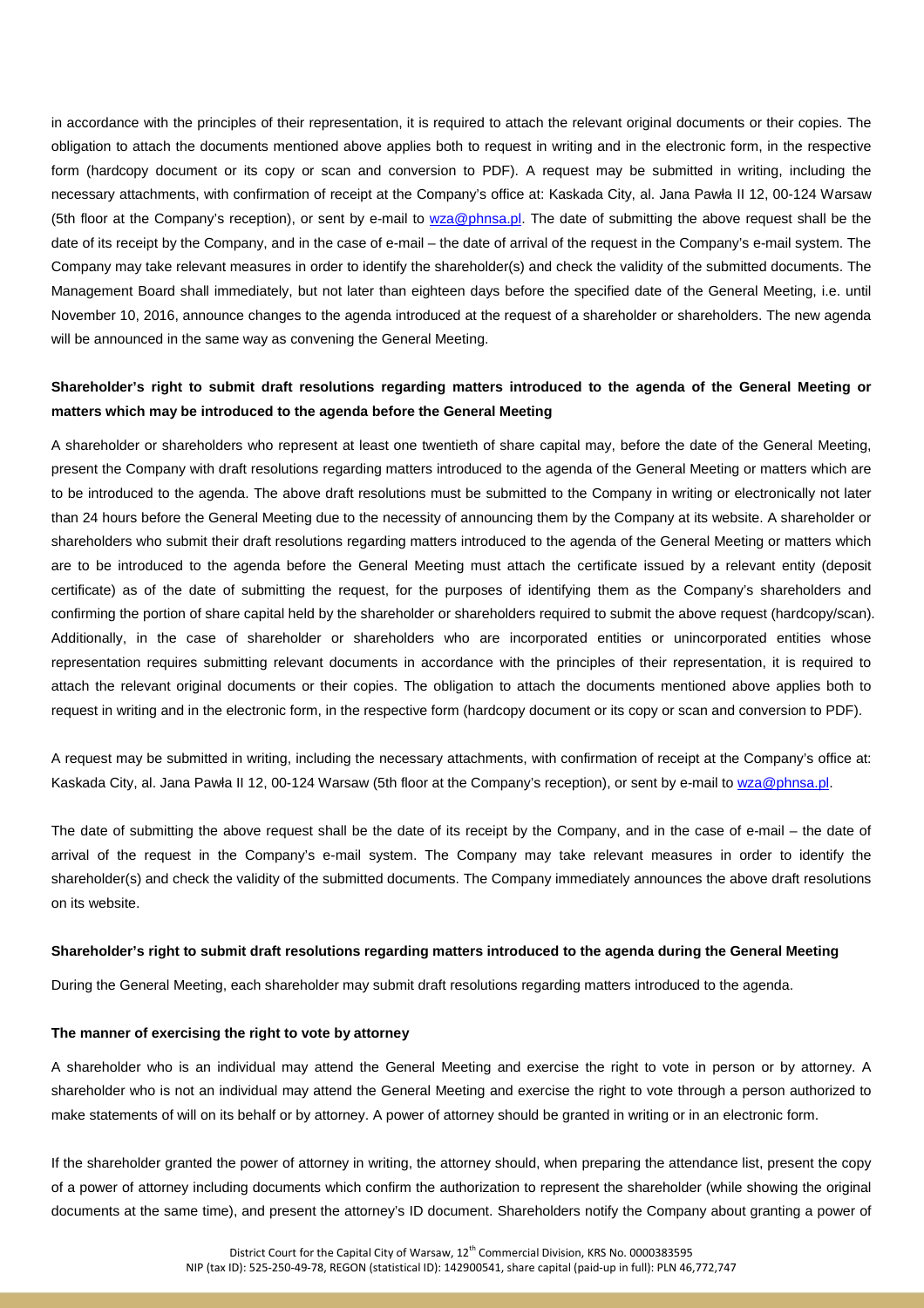attorney by sending a power of attorney document signed by persons authorized to represent the shareholder (the shareholder himself/herself) including other documents specified below, which confirm the right to represent the shareholder, to wza@phnsa.pl.

A power of attorney granted electronically does not require a safe electronic signature verified through a valid qualified certificate. **A power of attorney template is available at the Company's website at www.phnsa.pl, under the Investor Relations (General Meetings) tab.** 

The information on granting the power of attorney should include accurate data of the attorney and principal (name, address, phone number and e-mail address of both persons). It should also include the scope of power of attorney, i.e. indicate the number of shares under which the right to vote will be exercised, and the date and name of the general meeting at which the rights will be exercised.

The Company may take relevant measures in order to identify the shareholder and attorney to verify the validity of a power of attorney granted electronically. Such verification may consist, without limitation, in asking the shareholder or attorney a question by phone or e-mail in order to confirm the fact of granting the power of attorney and its scope. The Company makes a reservation that in such case, a failure to answer questions asked during verification shall be considered as lack of possibility to verify the fact of granting the power of attorney, and shall serve as a basis for denying the attorney attendance at the General Meeting.

In order to prove the information included in the notification, one should attach the scan of personal certificate of the shareholder's entitlement to attend the General Meeting, issued by the entity which maintains the securities account. For the purposes of identifying the shareholder who grants the power of attorney, the notification of granting the power of attorney in an electronic form should have the following attachments:

- a) in the case of shareholder who is an individual copy of ID, passport or other official ID document of the shareholder; or
- b) in the case of shareholder who is not an individual copy of extract from the relevant register, or another document confirming the individual's/individuals' authorization to represent the shareholder at the General Meeting.

In the case of doubts related to the validity of copies of the above-specified documents, the Company reserves the right to request the attorney to present the following documents when preparing the attendance list:

- a) in the case of shareholder who is an individual a copy of the ID, passport or other official ID document of the shareholder, certified as true to the original by a notary or other entity authorized to certify documents as true to the original; or
- b) in the case of shareholder who is not an individual an original or copy certified as true to the original by a notary or other entity authorized to certify documents as true to the original, of the extract from the relevant register or another document confirming the individual's/individuals' authorization to represent the shareholder at the General Meeting.

For the purpose of identifying the attorney, the Company reserves the right to request the following documents from the attorney when preparing the attendance list:

- a) in the case of attorney who is an individual copy of ID, passport or other official ID document of the attorney; or
- b) in the case of attorney who is not an individual an original or copy certified as true to the original by a notary or other entity authorized to certify documents as true to the original, of the extract from the relevant register or another document confirming the individual's/individuals' authorization to represent the shareholder at the General Meeting.

District Court for the Capital City of Warsaw, 12<sup>th</sup> Commercial Division, KRS No. 0000383595 NIP (tax ID): 525-250-49-78, REGON (statistical ID): 142900541, share capital (paid-up in full): PLN 46,772,747 Notification about granting or revoking the power of attorney in the electronic form must be made not later than 24 hours before the General Meeting due to the need to perform verification. Members of the Company's Management Board and Company's employees may serve as shareholders' attorneys at the General Meeting. If the function of attorney at the General Meeting is exercised by a Member of the Management Board, Member of the Supervisory Board, liquidator, the Company's employee or member of the governing bodies or employee of the Company's subsidiary company or cooperative, the power of attorney may authorize its holder to representation only on the single specified General Meeting. The attorney shall reveal to the shareholder any